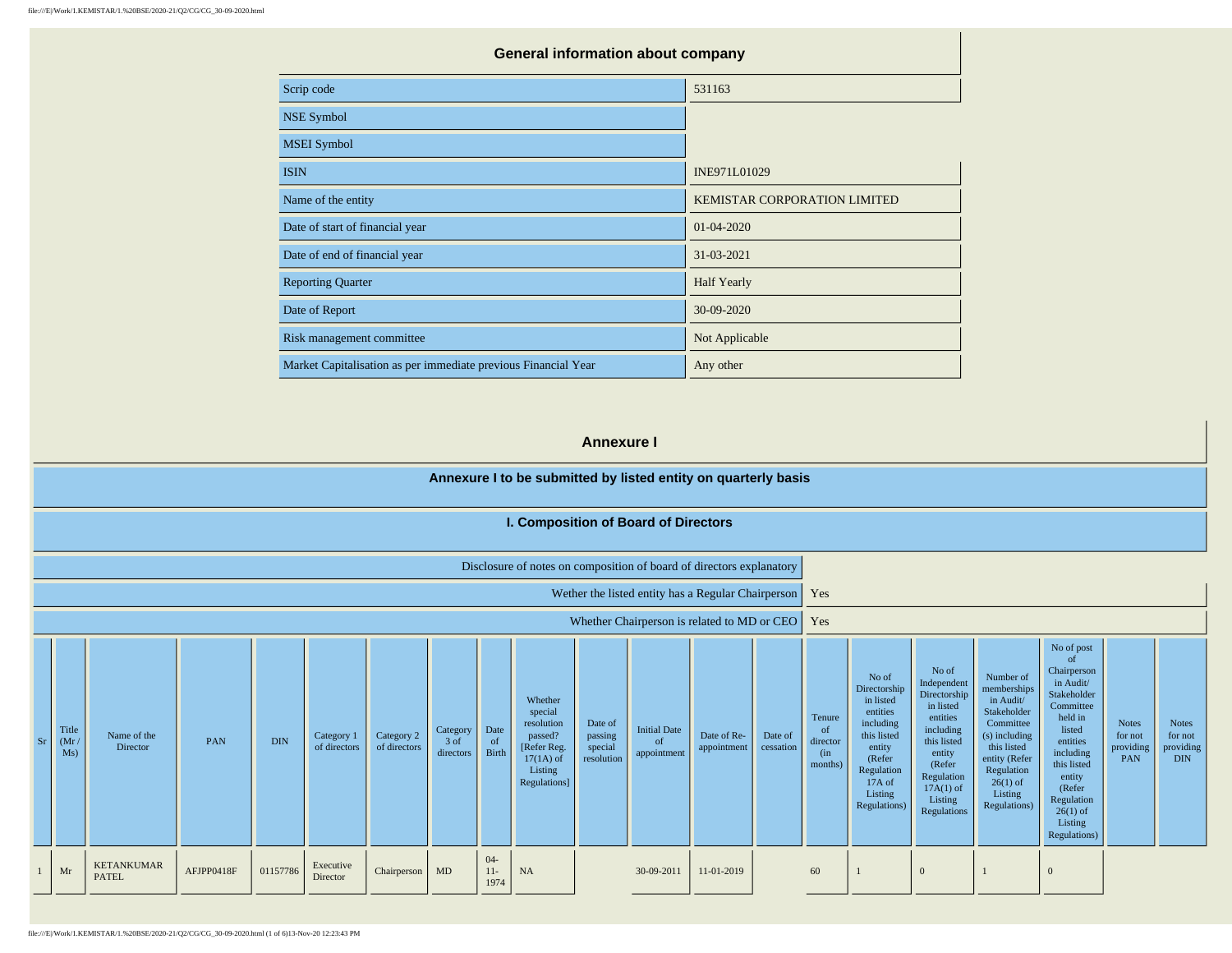| 2 | Mr | MAHESHKUMAR<br><b>BALDHA</b>                      | ANQPB6174M   06542441 |          | Non-<br>Executive -<br>Independent<br>Director        | Not<br>Applicable | $01-$<br>$06 -$<br>1975 | NA        | 27-04-2018 | 60 |  | $\Omega$ |          |
|---|----|---------------------------------------------------|-----------------------|----------|-------------------------------------------------------|-------------------|-------------------------|-----------|------------|----|--|----------|----------|
|   | Mr | HRISHIKESH<br><b>DIPAKBHAI</b><br><b>RAKHOLIA</b> | CDSPR2211P            | 08699877 | Non-<br>Executive -<br>Non<br>Independent<br>Director | Not<br>Applicable | $24 -$<br>$10-$<br>1997 | <b>NA</b> | 14-02-2020 | 60 |  |          | $\theta$ |
|   | Ms | <b>FALGUNI PATEL</b>                              | FTHPP5394F            | 08781512 | Non-<br>Executive -<br>Independent<br>Director        | Not<br>Applicable | $28 -$<br>$08-$<br>1979 | NA        | 06-07-2020 | 60 |  |          | $\Omega$ |

|           | <b>Audit Committee Details</b> |                                     |                                                       |                            |                        |                      |         |
|-----------|--------------------------------|-------------------------------------|-------------------------------------------------------|----------------------------|------------------------|----------------------|---------|
|           |                                |                                     | Whether the Audit Committee has a Regular Chairperson | Yes                        |                        |                      |         |
| <b>Sr</b> | <b>DIN Number</b>              | Name of Committee<br>members        | Category 1 of<br>directors                            | Category 2 of<br>directors | Date of<br>Appointment | Date of<br>Cessation | Remarks |
|           | 06542441                       | <b>MAHESHKUMAR</b><br><b>BALDHA</b> | Non-Executive -<br>Independent<br>Director            | Chairperson                | 06-02-2019             |                      |         |
| 2         | 01157786                       | <b>KETANKUMAR PATEL</b>             | Executive<br>Director                                 | Member                     | 06-02-2019             |                      |         |
| 3         | 08781512                       | <b>FALGUNI PATEL</b>                | Non-Executive -<br>Independent<br>Director            | Member                     | $06-07-2020$           |                      |         |

|                |                   | Nomination and remuneration committee                                       |                                                   |                            |                        |                      |                |
|----------------|-------------------|-----------------------------------------------------------------------------|---------------------------------------------------|----------------------------|------------------------|----------------------|----------------|
|                |                   | Whether the Nomination and remuneration committee has a Regular Chairperson |                                                   | Yes                        |                        |                      |                |
| Sr             | <b>DIN Number</b> | Name of Committee<br>members                                                | Category 1 of<br>directors                        | Category 2 of<br>directors | Date of<br>Appointment | Date of<br>Cessation | <b>Remarks</b> |
| $\mathbf{I}$   | 06542441          | <b>MAHESHKUMAR</b><br><b>BALDHA</b>                                         | Non-Executive -<br>Independent<br>Director        | Chairperson                | 27-04-2018             |                      |                |
| $\overline{2}$ | 08699877          | <b>HRISHIKESH</b><br>DIPAKBHAI RAKHOLIA                                     | Non-Executive -<br>Non<br>Independent<br>Director | Member                     | $14 - 02 - 2020$       |                      |                |
| 3              | 08781512          | <b>FALGUNI PATEL</b>                                                        | Non-Executive -<br>Independent<br><b>Director</b> | Member                     | 06-07-2020             |                      |                |

| <b>Stakeholders Relationship Committee</b>                                      |  |
|---------------------------------------------------------------------------------|--|
| Whether the Stakeholders Relationship Committee has a Regular Chairperson   Yes |  |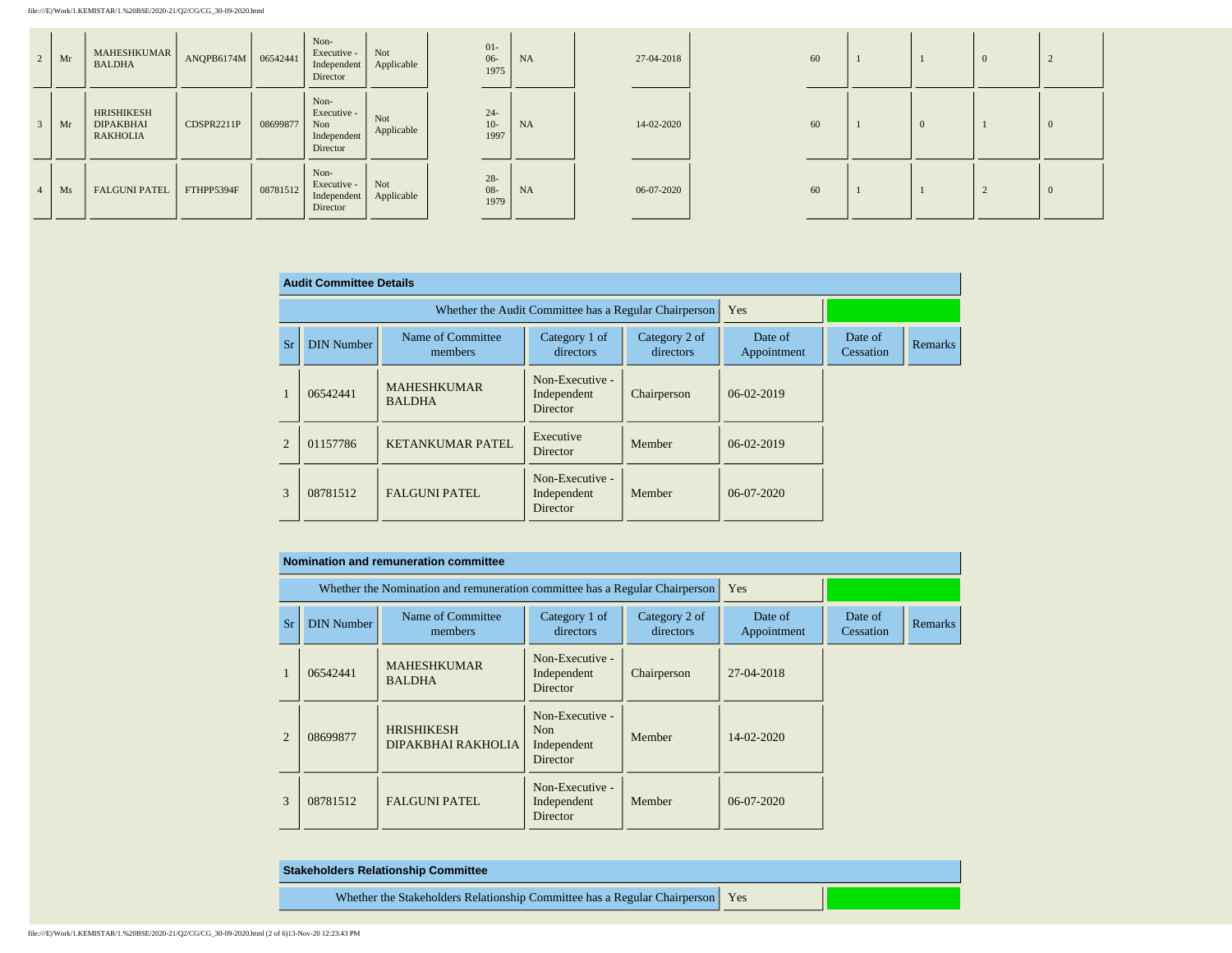| Sr             | <b>DIN Number</b> | Name of Committee<br>members            | Category 1 of<br>directors                        | Category 2 of<br>directors | Date of<br>Appointment | Date of<br>Cessation | <b>Remarks</b> |
|----------------|-------------------|-----------------------------------------|---------------------------------------------------|----------------------------|------------------------|----------------------|----------------|
|                | 06542441          | <b>MAHESHKUMAR</b><br><b>BALDHA</b>     | Non-Executive -<br>Independent<br>Director        | Chairperson                | 12-08-2019             |                      |                |
| $\mathfrak{D}$ | 08699877          | <b>HRISHIKESH</b><br>DIPAKBHAI RAKHOLIA | Non-Executive -<br>Non<br>Independent<br>Director | Member                     | 14-02-2020             |                      |                |
| 3              | 08781512          | <b>FALGUNI PATEL</b>                    | Non-Executive -<br>Independent<br>Director        | Member                     | $06-07-2020$           |                      |                |

| <b>Risk Management Committee</b>                                |                                 |                            |                            |                        |                   |         |  |  |  |  |
|-----------------------------------------------------------------|---------------------------------|----------------------------|----------------------------|------------------------|-------------------|---------|--|--|--|--|
| Whether the Risk Management Committee has a Regular Chairperson |                                 |                            |                            |                        |                   |         |  |  |  |  |
| <b>DIN Number</b>                                               | Name of<br>Committee<br>members | Category 1 of<br>directors | Category 2 of<br>directors | Date of<br>Appointment | Date of Cessation | Remarks |  |  |  |  |

|                                                                                    | <b>Corporate Social Responsibility Committee</b> |                            |                            |                        |                   |         |  |  |  |
|------------------------------------------------------------------------------------|--------------------------------------------------|----------------------------|----------------------------|------------------------|-------------------|---------|--|--|--|
| Whether the Corporate Social Responsibility Committee has a Regular<br>Chairperson |                                                  |                            |                            |                        |                   |         |  |  |  |
| <b>DIN Number</b>                                                                  | Name of<br>Committee<br>members                  | Category 1 of<br>directors | Category 2 of<br>directors | Date of<br>Appointment | Date of Cessation | Remarks |  |  |  |

|           | <b>Other Committee</b> |                              |                            |                            |                            |         |
|-----------|------------------------|------------------------------|----------------------------|----------------------------|----------------------------|---------|
| <b>Sr</b> | DIN Number             | Name of Committee<br>members | Name of other<br>committee | Category 1 of<br>directors | Category 2 of<br>directors | Remarks |

|                                                                     | <b>Annexure 1</b>                                                 |                                                                  |                                                                      |                                 |                                                      |                                           |                                                              |
|---------------------------------------------------------------------|-------------------------------------------------------------------|------------------------------------------------------------------|----------------------------------------------------------------------|---------------------------------|------------------------------------------------------|-------------------------------------------|--------------------------------------------------------------|
|                                                                     | <b>Annexure 1</b>                                                 |                                                                  |                                                                      |                                 |                                                      |                                           |                                                              |
|                                                                     | III. Meeting of Board of Directors                                |                                                                  |                                                                      |                                 |                                                      |                                           |                                                              |
| Disclosure of notes on meeting of<br>board of directors explanatory |                                                                   |                                                                  |                                                                      |                                 |                                                      |                                           |                                                              |
| Sr.                                                                 | $Date(s)$ of<br>meeting (if<br>any) in the<br>previous<br>quarter | $Date(s)$ of<br>meeting (if<br>any) in the<br>current<br>quarter | Maximum gap<br>between any two<br>consecutive (in<br>number of days) | Notes for not<br>providing Date | Whether<br>requirement of<br>Ouorum met (Yes/<br>No) | Number of<br><b>Directors</b><br>present* | No. of<br>Independent<br>Directors attending<br>the meeting* |
| $\mathbf{1}$                                                        |                                                                   | 06-07-2020                                                       |                                                                      |                                 | Yes                                                  | 3                                         |                                                              |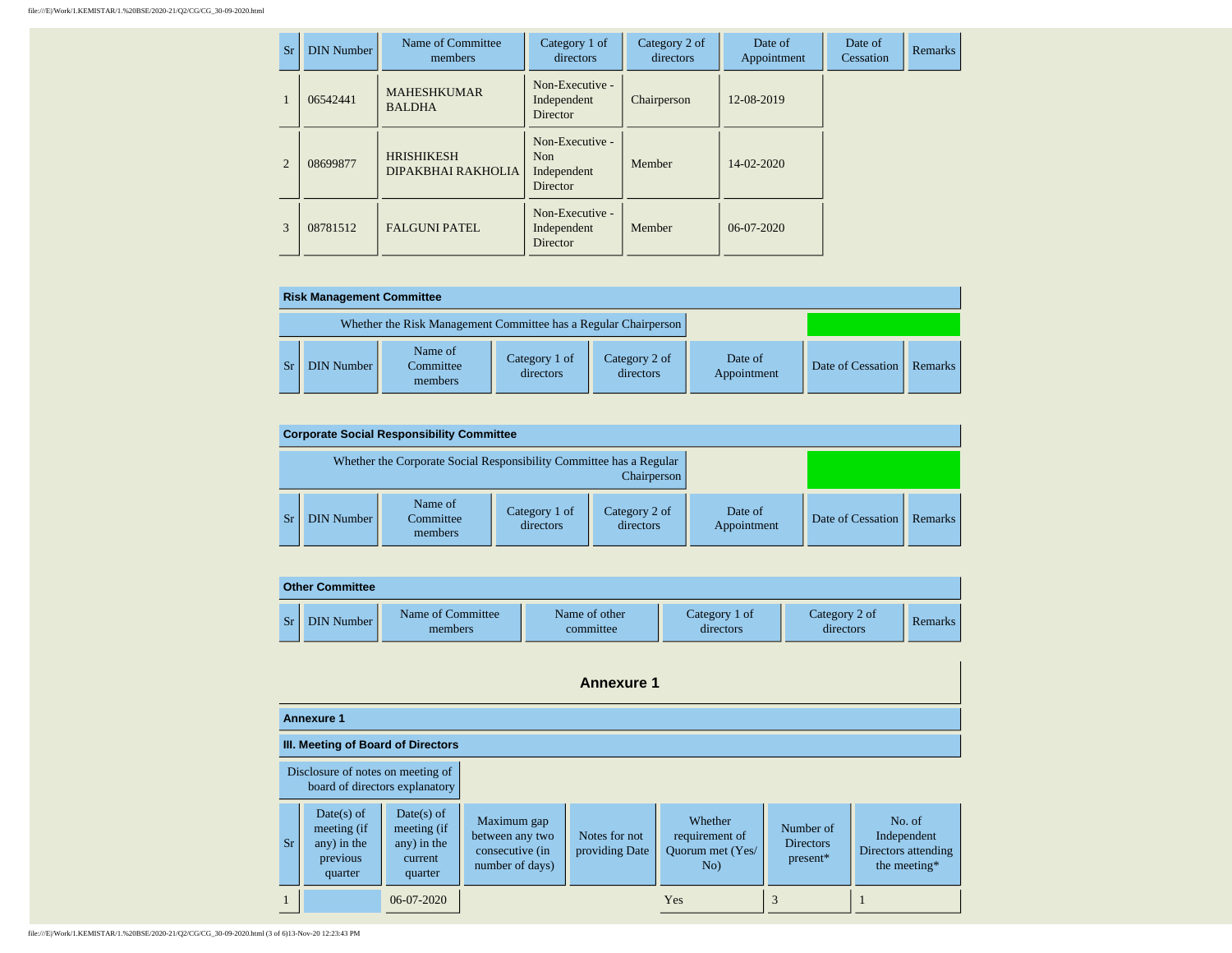| $\sim$<br>$\overline{\phantom{0}}$ | 28-08-2020 | $\epsilon$<br>ے ر | <b>TT</b><br><b>Yes</b> |  |
|------------------------------------|------------|-------------------|-------------------------|--|
| $\sim$<br>◡                        | 14-09-2020 |                   | <b>TT</b><br><b>Yes</b> |  |

## **Annexure 1**

|                | <b>IV. Meeting of Committees</b>                         |                                                                                                                                  |                                                                            |                               |                                       |                                                       |                                           |                                                                        |
|----------------|----------------------------------------------------------|----------------------------------------------------------------------------------------------------------------------------------|----------------------------------------------------------------------------|-------------------------------|---------------------------------------|-------------------------------------------------------|-------------------------------------------|------------------------------------------------------------------------|
|                | Disclosure of notes on meeting of committees explanatory |                                                                                                                                  |                                                                            |                               |                                       |                                                       |                                           |                                                                        |
| <b>Sr</b>      | Name of<br>Committee                                     | $Date(s)$ of<br>meeting (Enter<br>dates of<br><b>Previous</b><br>quarter and<br>Current quarter<br>in<br>chronological<br>order) | Maximum<br>gap between<br>any two<br>consecutive<br>(in number of<br>days) | Name of<br>other<br>committee | Reson for<br>not<br>providing<br>date | Whether<br>requirement<br>of Quorum<br>$met$ (Yes/No) | Number of<br><b>Directors</b><br>present* | No. of<br>Independent<br><b>Directors</b><br>attending the<br>meeting* |
| $\mathbf{1}$   | Audit<br>Committee                                       | 06-07-2020                                                                                                                       |                                                                            |                               |                                       | Yes                                                   | $\overline{2}$                            | -1                                                                     |
| $\overline{2}$ | Audit<br>Committee                                       | 14-09-2020                                                                                                                       | 69                                                                         |                               |                                       | Yes                                                   | 3                                         | $\overline{2}$                                                         |
| $\mathcal{R}$  | Nomination<br>and<br>remuneration<br>committee           | 05-07-2020                                                                                                                       |                                                                            |                               |                                       | Yes                                                   | $\overline{2}$                            | -1                                                                     |

|                | <b>Annexure 1</b>                                                                                                   |                               |                                                                   |  |  |  |  |  |
|----------------|---------------------------------------------------------------------------------------------------------------------|-------------------------------|-------------------------------------------------------------------|--|--|--|--|--|
|                | <b>V. Related Party Transactions</b>                                                                                |                               |                                                                   |  |  |  |  |  |
| Sr             | Subject                                                                                                             | Compliance status (Yes/No/NA) | If status is "No" details of non-compliance<br>may be given here. |  |  |  |  |  |
| $\mathbf{1}$   | Whether prior approval of audit committee<br>obtained                                                               | Yes                           |                                                                   |  |  |  |  |  |
| $\overline{2}$ | Whether shareholder approval obtained for<br>material RPT                                                           | <b>NA</b>                     |                                                                   |  |  |  |  |  |
| 3              | Whether details of RPT entered into pursuant<br>to omnibus approval have been reviewed by<br><b>Audit Committee</b> | Yes                           |                                                                   |  |  |  |  |  |

**Annexure 1**

**VI. Affirmations**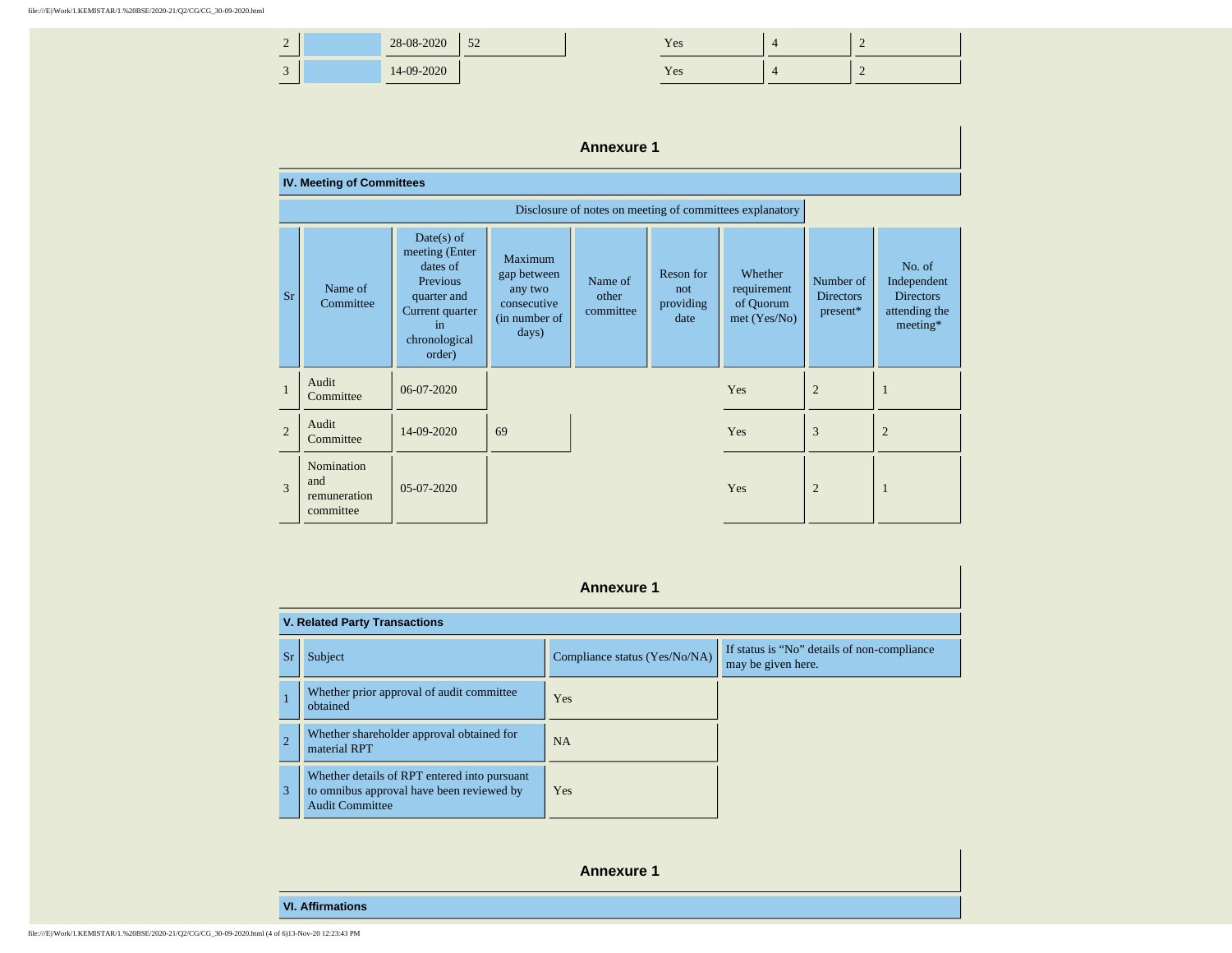| <b>Sr</b>      | Subject                                                                                                                                                                                                            | Compliance status (Yes/No) |
|----------------|--------------------------------------------------------------------------------------------------------------------------------------------------------------------------------------------------------------------|----------------------------|
| $\overline{1}$ | The composition of Board of Directors is in terms of SEBI (Listing obligations and disclosure<br>requirements) Regulations, 2015                                                                                   | Yes                        |
| $\overline{2}$ | The composition of the following committees is in terms of SEBI(Listing obligations and disclosure<br>requirements) Regulations, 2015 a. Audit Committee                                                           | Yes                        |
| 3              | The composition of the following committees is in terms of SEBI(Listing obligations and disclosure<br>requirements) Regulations, 2015. b. Nomination & remuneration committee                                      | Yes                        |
| $\overline{4}$ | The composition of the following committees is in terms of SEBI(Listing obligations and disclosure<br>requirements) Regulations, 2015. c. Stakeholders relationship committee                                      | Yes                        |
| 5              | The composition of the following committees is in terms of SEBI(Listing obligations and disclosure<br>requirements) Regulations, 2015. d. Risk management committee (applicable to the top 500 listed<br>entities) | <b>NA</b>                  |
| 6              | The committee members have been made aware of their powers, role and responsibilities as<br>specified in SEBI (Listing obligations and disclosure requirements) Regulations, 2015.                                 | Yes                        |
| $\overline{7}$ | The meetings of the board of directors and the above committees have been conducted in the manner<br>as specified in SEBI (Listing obligations and disclosure requirements) Regulations, 2015.                     | Yes                        |
| 8              | This report and/or the report submitted in the previous quarter has been placed before Board of<br>Directors.                                                                                                      | Yes                        |

#### **Annexure 1**

| <b>Sr</b> | Subject           | Compliance status        |
|-----------|-------------------|--------------------------|
|           | Name of signatory | Ketankumar Patel         |
|           | Designation       | <b>Managing Director</b> |

| <b>Annexure III</b> |                                                                                                                                                                                               |                          |                                   |                                                                      |  |  |  |
|---------------------|-----------------------------------------------------------------------------------------------------------------------------------------------------------------------------------------------|--------------------------|-----------------------------------|----------------------------------------------------------------------|--|--|--|
|                     | <b>III. Affirmations</b>                                                                                                                                                                      |                          |                                   |                                                                      |  |  |  |
| Sr                  | <b>Particulars</b>                                                                                                                                                                            | <b>Regulation Number</b> | Compliance status (Yes/No/<br>NA) | If status is "No" details of<br>non-compliance may be<br>given here. |  |  |  |
| $\mathbf{1}$        | Copy of the annual report<br>including balance sheet, profit<br>and loss account, directors report,<br>corporate governance report,<br>business responsibility report<br>displayed on website | 46(2)                    | <b>Yes</b>                        |                                                                      |  |  |  |
| 2                   | Presence of Chairperson of Audit<br>Committee at the Annual General<br>Meeting                                                                                                                | 18(1)(d)                 | Yes                               |                                                                      |  |  |  |